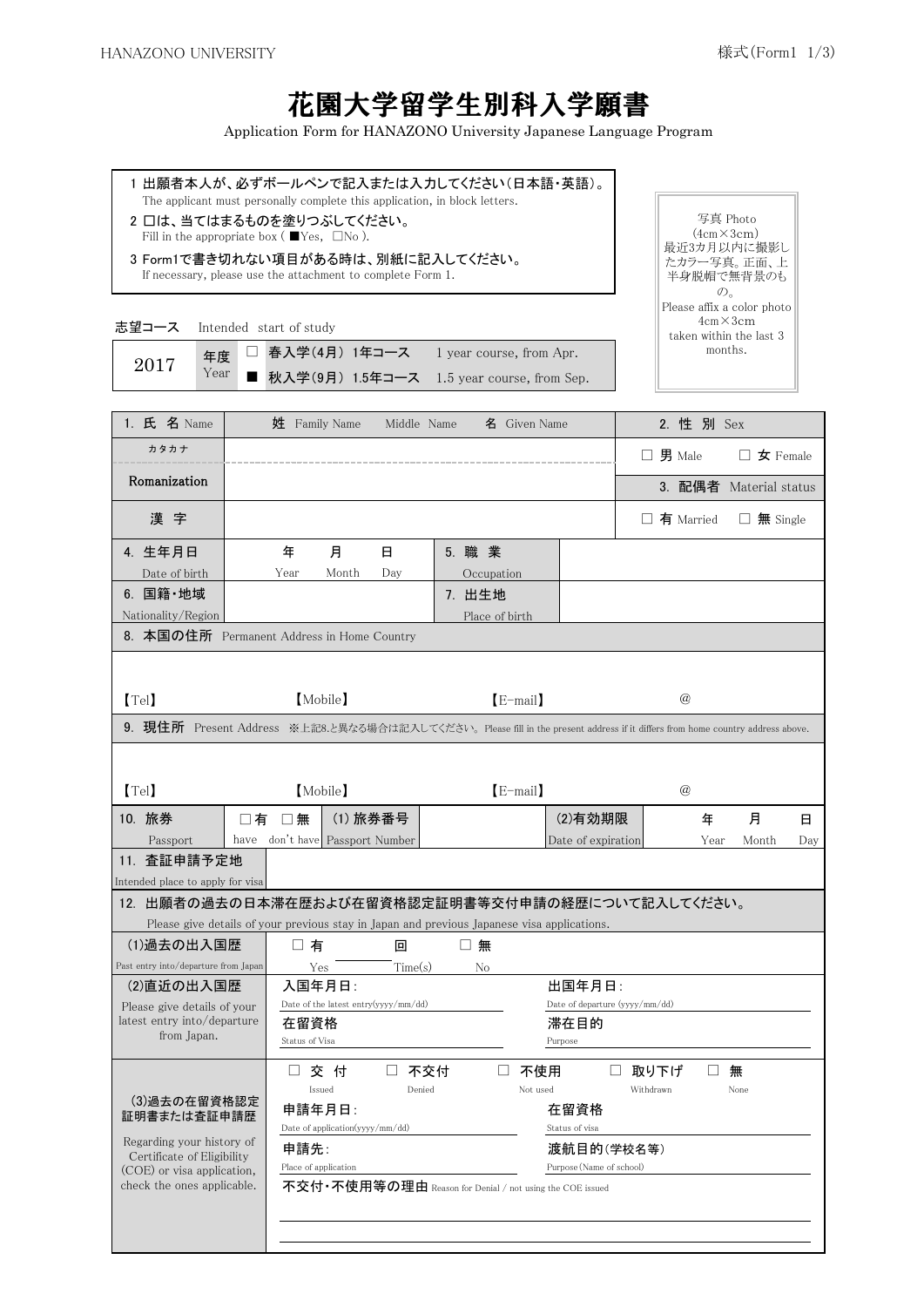| (1) 過去に犯罪を理由とする処分を受けたことがありますか。<br>有<br>$\vert \ \ \vert$<br>Have you ever been prosecuted for any criminal acts in Japan or elsewhere?<br>Yes<br>13. 過去の処罰について<br>(2) 過去に強制又は出国命令による出国がありますか。<br>有<br>□<br>Have you ever been deported or ordered to depart from Japan?<br>Yes<br>Past criminal record |                                         |                           |                                                 |                  |                                                       |                                | 無<br>No<br>無<br>No                   |
|--------------------------------------------------------------------------------------------------------------------------------------------------------------------------------------------------------------------------------------------------------------------------------------------------------|-----------------------------------------|---------------------------|-------------------------------------------------|------------------|-------------------------------------------------------|--------------------------------|--------------------------------------|
|                                                                                                                                                                                                                                                                                                        |                                         |                           | Have you ever been denied entry into a country? |                  | (3) 入国時に上陸許可が認められなかったことがありますか。                        | 有<br>⊔<br>Yes                  | 無<br>$\Box$<br>No                    |
| 14. 学歴 Educational background<br>(注) 必ず小学校から始めて、通学したすべての学校を記入してください。<br>Note: List all schools you have attended in chronological order, starting with elementary education.                                                                                                                           |                                         |                           |                                                 |                  |                                                       |                                |                                      |
|                                                                                                                                                                                                                                                                                                        | 学校名<br>Name of school                   |                           | 学校所在地<br>Address of school                      |                  | 在学期間<br>Period of attendance Number of years attended | 修業年数                           | 学位<br>Degree                         |
| 小学校<br>Elementary<br>education                                                                                                                                                                                                                                                                         |                                         |                           |                                                 |                  | 年<br>月<br>年<br>月<br>Year Month                        | 年<br>Year                      |                                      |
| 中学校<br>Junior high school                                                                                                                                                                                                                                                                              |                                         |                           |                                                 |                  | 月<br>年<br>年<br>月<br>Year Month                        | 年<br>Year                      |                                      |
| 高等学校<br>Senior high school                                                                                                                                                                                                                                                                             |                                         |                           |                                                 |                  | 年<br>月<br>年<br>月                                      | 年<br>Year                      |                                      |
|                                                                                                                                                                                                                                                                                                        | 全日制<br>$\Box$<br>Day school             | $\Box$                    | 通信制<br>Distance learning                        | $\Box$           | Year Month<br>職業学校<br>Vocational training school      | 夜間学校<br>⊔<br>Night school      |                                      |
| 大学<br>University or                                                                                                                                                                                                                                                                                    |                                         |                           |                                                 |                  | 月<br>年<br>年<br>月<br>Year Month                        | 年<br>Year                      | 学士<br>Bachelor<br>有 Yes<br>П<br>無 No |
| College                                                                                                                                                                                                                                                                                                | 卒業 Graduated<br>$\Box$<br>全日制<br>$\Box$ | 卒業予定 Expected to graduate | □ 在学中 In school<br>□ 通信制                        | $\Box$<br>$\Box$ | 中退 Withdrawal □ 休学中 Temporary absence<br>職業学校         | 夜間学校<br>$\Box$                 |                                      |
|                                                                                                                                                                                                                                                                                                        | Day school                              |                           | Distance learning                               |                  | Vocational training school Night school<br>月<br>年     |                                | 修士                                   |
| 大学院<br>Graduate school                                                                                                                                                                                                                                                                                 |                                         |                           |                                                 |                  | 年<br>月<br>Year Month                                  | 年<br>Year                      | Master<br>博士<br>Doctor               |
|                                                                                                                                                                                                                                                                                                        | 卒業 Graduated<br>⊔                       | 卒業予定 Expected to graduate | □ 在学中 In school                                 | $\Box$           | 中退 Withdrawal □ 休学中 Temporary absence                 |                                |                                      |
|                                                                                                                                                                                                                                                                                                        | 全日制<br>□<br>Day school                  | $\Box$                    | 通信制<br>Distance learning                        | $\Box$           | 職業学校<br>Vocational training school                    | 夜間学校<br>$\Box$<br>Night school |                                      |
| その他<br>Other                                                                                                                                                                                                                                                                                           |                                         |                           |                                                 |                  | 年<br>月<br>月<br>年<br>Year Month                        | 年<br>Year                      |                                      |
|                                                                                                                                                                                                                                                                                                        | □ 全日制<br>Day school                     | $\Box$                    | 通信制<br>Distance learning                        | $\Box$           | 職業学校<br>Vocational training school                    | 夜間学校<br>⊔<br>Night school      |                                      |
| 15. 職歴 Employment record                                                                                                                                                                                                                                                                               |                                         | 有 YES<br>⊔                | 無 No<br>$\Box$                                  |                  |                                                       |                                |                                      |
| 勤務先名称<br>Name of employer                                                                                                                                                                                                                                                                              |                                         |                           | 勤務先所在地<br>Address of employer                   |                  | 職務内容及び地位<br>Type of work / position                   |                                | 勤務期間<br>Period of employment         |
|                                                                                                                                                                                                                                                                                                        |                                         |                           |                                                 |                  |                                                       |                                | 年<br>月                               |
|                                                                                                                                                                                                                                                                                                        |                                         |                           |                                                 |                  |                                                       |                                | 年<br>月<br>Year Month                 |
|                                                                                                                                                                                                                                                                                                        |                                         |                           |                                                 |                  |                                                       |                                | 年<br>月                               |
|                                                                                                                                                                                                                                                                                                        |                                         |                           |                                                 |                  |                                                       |                                | 年<br>月<br>Year Month                 |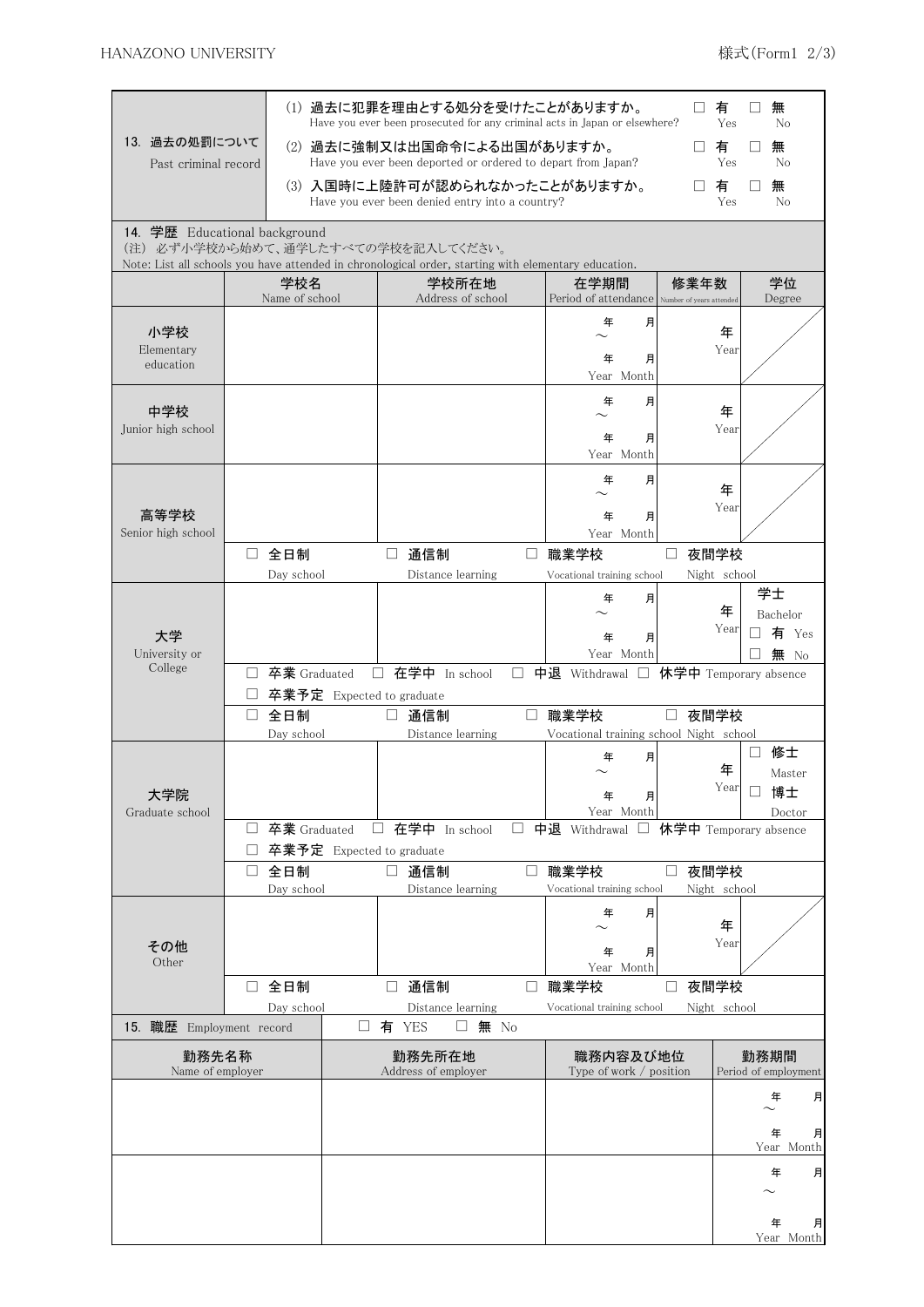### 16. 日本語学習歴 Japanese language educational background

| 学校名<br>Name of school               | 学校所在地<br>Address of school |   | Period of attendance | 在学期間 |       |            | 総学習時間<br>Total hours |
|-------------------------------------|----------------------------|---|----------------------|------|-------|------------|----------------------|
|                                     |                            | 年 |                      | 月~   | 年     | 月          | 時間                   |
|                                     |                            |   | Year Month           |      |       | Year Month | Hours                |
|                                     |                            | 年 |                      | 月~   | 年     | 月          | 時間                   |
|                                     |                            |   | Year Month           |      |       | Year Month | Hours                |
|                                     |                            | 年 |                      | 月~   | 年     | 月          | 時間                   |
|                                     |                            |   | Year Month           |      |       | Year Month | Hours                |
| 日本語能力試験                             |                            | 年 | 月                    |      | 級     | 点          | 未受験<br>ப             |
| Japanese Language Proficiency Test  |                            |   | Year Month           |      | Level | Points     | Never taken          |
| 実用日本語検定 (J-Test)                    |                            | 年 | 月                    |      | 級     | 点          | 未受験<br>$\mathsf{L}$  |
| Test of Practical Japanese (J-test) |                            |   | Year Month           |      | Level | Points     | Never taken          |
| その他                                 | 試験名:                       | 年 | 月                    |      | 級     | 点          | 未受験<br>ப             |
| Other Test                          |                            |   | Year Month           |      | Level | Points     | Never taken          |

#### 17. 家 族 Family

別居している家族も含めてすべての家族について記入してください。下欄に書き切れない場合、別紙(19)に記入してください。 Please include parents and siblings (even if living separately). If you canot write all family out, please write it attachment(19).

| 氏名<br>Name                                      | 続柄<br>Relationship | 生年月日<br>Date of birth | 職業<br>Occupation | 住所<br>Address |  |  |  |  |
|-------------------------------------------------|--------------------|-----------------------|------------------|---------------|--|--|--|--|
|                                                 |                    |                       |                  |               |  |  |  |  |
|                                                 |                    |                       |                  |               |  |  |  |  |
|                                                 |                    |                       |                  |               |  |  |  |  |
|                                                 |                    |                       |                  |               |  |  |  |  |
|                                                 |                    |                       |                  |               |  |  |  |  |
| 【緊急連絡先 Emergency contact】                       |                    |                       |                  |               |  |  |  |  |
| 氏 名 Name                                        |                    |                       |                  |               |  |  |  |  |
| 出願者との関係 Relationship to the applicant<br>電話 Tel |                    |                       |                  |               |  |  |  |  |
| 携帯電話 Mobile                                     |                    | E-mail                |                  | $\circleda$   |  |  |  |  |

#### 18. 在日親族(父・母・配偶者・子・兄弟など)及び同居者 □ 有 YES □ 無 No □ 有 YES

Family in Japan ( Father, Mother, Spose, Son, Daughter, Brother, Sister, or others) or co-residents

| 続柄<br>Relationship | 氏名<br>Name | 生年月日<br>Date of birth | 国籍/地域<br>Nationality/Region | 同居予定<br>Intended to reside<br>with applicant or not | 勤務先·通学先<br>Name of employer/school | 在留カード番号<br>Residence card number |
|--------------------|------------|-----------------------|-----------------------------|-----------------------------------------------------|------------------------------------|----------------------------------|
|                    |            |                       |                             | はい Yes<br>$\Box$<br>いいえ No<br>$\Box$                |                                    |                                  |
|                    |            |                       |                             | はい Yes<br>П                                         |                                    |                                  |
|                    |            |                       |                             | いいえ No<br>П<br>はい Yes<br>$\mathbf{L}$               |                                    |                                  |
|                    |            |                       |                             | いいえ No<br>П                                         |                                    |                                  |
|                    |            |                       |                             | п<br>はい Yes                                         |                                    |                                  |
|                    |            |                       |                             | いいえ No<br>П                                         |                                    |                                  |

### 上記のとおり記載内容に相違ありません。

I hereby declare all of the information contained in this application to be true and correct to the best of my knowledge.

| 日付   |      |       |     | 出願者の署名                 |
|------|------|-------|-----|------------------------|
| Date | Year | Month | Day | Signature of applicant |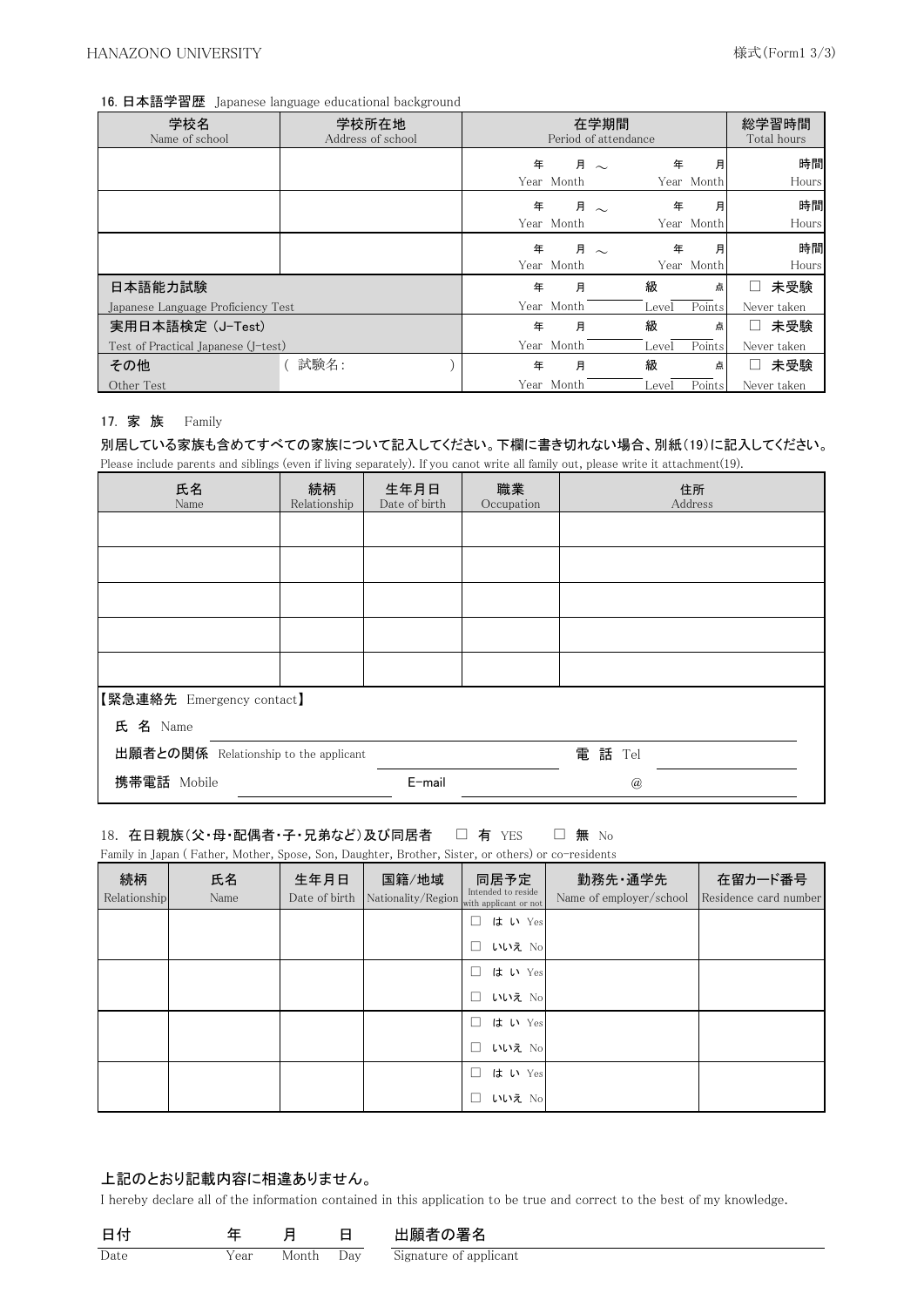# 花園大学留学生別科入学願書(別紙)

Application for HANAZONO University Japanese Language Program (Attachment)

Form1で書き切れない項目がある時は、このシート(別紙)を使ってください。

If necessary, please use and attach this sheet to complete Form 1.

### 12.(1) 過去の出入国歴 ※入学願書(Form1-1/3)12.(1)過去の出入国歴について、すべて記入してください。

Please fill in all the past entries into and departures from Japan.

|   | 入国年月日<br>Date of the latest entry |                    | 出国年月日<br>Date of departure |                 |          | 在留資格<br>Status of visa | 入国目的<br>Purpose |
|---|-----------------------------------|--------------------|----------------------------|-----------------|----------|------------------------|-----------------|
|   | 年<br>月<br>Year Month              | 日<br>$\sim$<br>Day | 年                          | 月<br>Year Month | 日<br>Day |                        |                 |
| 2 | 年<br>月<br>Year Month              | 日<br>$\sim$<br>Day | 年                          | 月<br>Year Month | 日<br>Day |                        |                 |
| 3 | 月<br>年<br>Year Month              | 日<br>$\sim$<br>Day | 年                          | 月<br>Year Month | 日<br>Day |                        |                 |
| 4 | 年<br>月<br>Year Month              | 日<br>$\sim$<br>Day | 年                          | 月<br>Year Month | 日<br>Day |                        |                 |

### 17. 家 族 Family ※入学願書(Form1-3)17.家族の続きを記入してください。

Please fill in all the family (even if living separately).

| 氏名<br>Name | 続柄<br>Relationship | 生年月日<br>Date of birth | 職業<br>Occupation | 住所<br>Address |
|------------|--------------------|-----------------------|------------------|---------------|
|            |                    |                       |                  |               |
|            |                    |                       |                  |               |
|            |                    |                       |                  |               |
|            |                    |                       |                  |               |
|            |                    |                       |                  |               |

### 18. 在日親族(父・母・配偶者・子・兄弟など)及び同居者

Family in Japan (Father, Mother, Spose, Son, Daughter, Brother, Sister, or others) and co-residents

| 続柄<br>Relationship | 氏名<br>Name | 生年月日<br>Date of birth | 国籍/地域<br>Nationality/Region with applicant or not | 同居予定<br>Intended to reside | 勤務先·通学先<br>Name of employer/school | 在留カード番号<br>Residence card number |
|--------------------|------------|-----------------------|---------------------------------------------------|----------------------------|------------------------------------|----------------------------------|
|                    |            |                       |                                                   | は い Yes                    |                                    |                                  |
|                    |            |                       |                                                   | いいえ No                     |                                    |                                  |
|                    |            |                       |                                                   | は い Yes                    |                                    |                                  |
|                    |            |                       |                                                   | いいえ No                     |                                    |                                  |
|                    |            |                       |                                                   | は い Yes                    |                                    |                                  |
|                    |            |                       |                                                   | いいえ No                     |                                    |                                  |

19. 空白期間の説明 Explanation of blank period ※経歴に6カ月以上の空白期間がある場合、その期間と活動を記入 If your career has blank period of 6 months or more, please explain what you were doing in this period of time.

| If your career has shame perfou or o monthle or more; prease explain what you were aoing in this perfou or three |                                           |
|------------------------------------------------------------------------------------------------------------------|-------------------------------------------|
| 活動内容<br>What were you doing in this period of time?                                                              | 期間<br>Period                              |
|                                                                                                                  | 月~<br>月<br>年<br>Year Month<br>Year Month  |
|                                                                                                                  | 月 $\sim$<br>月<br>Year Month<br>Year Month |

### 上記のとおり記載内容に相違ありません。

I hereby declare all of the information contained in this application to be true and correct to the best of my knowledge.

|      |      |       |     | 出願者の署名                 |
|------|------|-------|-----|------------------------|
| Date | Year | Month | Dav | Signature of applicant |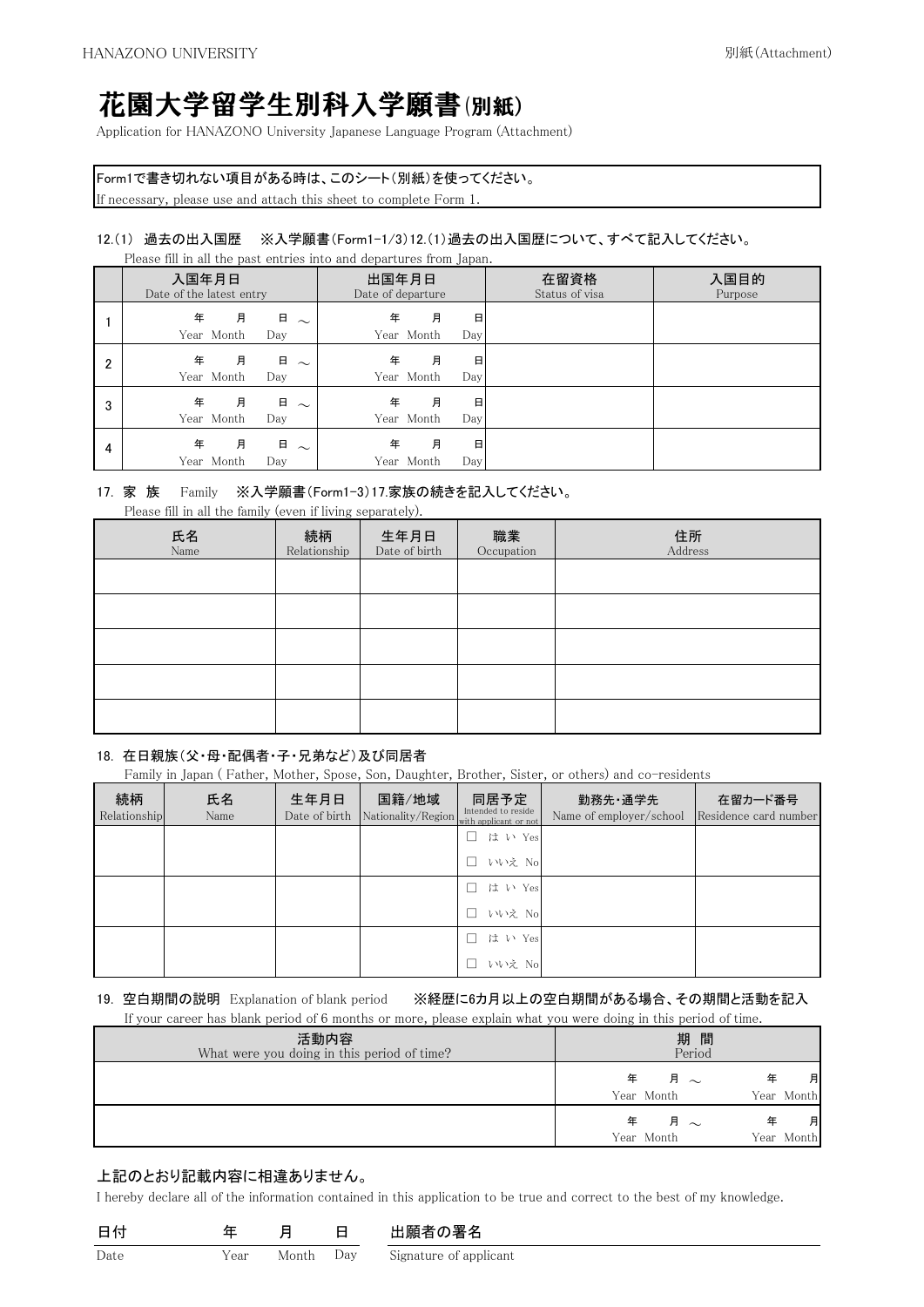# 花園大学留学生別科就学理由書

Statement of purpose and plans after completion of the Japanese Language Program

### 花園大学 学長 殿

To : The President of HANAZONO University

### 1 出願者本人が、必ずボールペンで記入または入力してください(日本語・英語)。

The applicant must personally complete this application in block letters.

### 2 口は、当てはまるものを塗りつぶしてください。

Fill in the appropriate box ( $\blacksquare$ Yes,  $\square$ No ).

| 出願者氏名             |               |       |      |        |                    |                           |  |
|-------------------|---------------|-------|------|--------|--------------------|---------------------------|--|
| Name of applicant | 姓 Family name |       |      |        | ミドルネーム Middle name | 名 Given name              |  |
| 生年月日              | 年             | 月     | 日    | 性<br>別 | 男<br>女             | 国籍                        |  |
| Date of birth     | Year          | Month | Dav' | Sex    | Male               | Female Nationality/Region |  |

### 1. 本学留学生別科を志望する理由 Reason(s) for applying for the course

### 2. 留学生別科修了後の計画 What are your plans after completing our Japanese Language Program?

|                    | 日本での進学 Enter a school of higher education in Japan |                   |       |  |
|--------------------|----------------------------------------------------|-------------------|-------|--|
| 【 □ 大学             | □ 大学院                                              | 専門学校              | その他   |  |
| Univerisity        | Graduate school                                    | Vocational school | Other |  |
| 日本での就職             | 帰 国                                                | □ その他             |       |  |
| Find work in Japan | Return to home country                             | Other             |       |  |

### 上記のとおり記載内容に相違ありません。

I hereby declare all of the information contained in this application to be true and correct to the best of my knowledge.

|      |      |       |     | 出願者の署名                 |
|------|------|-------|-----|------------------------|
| Date | Year | Month | Dav | Signature of applicant |